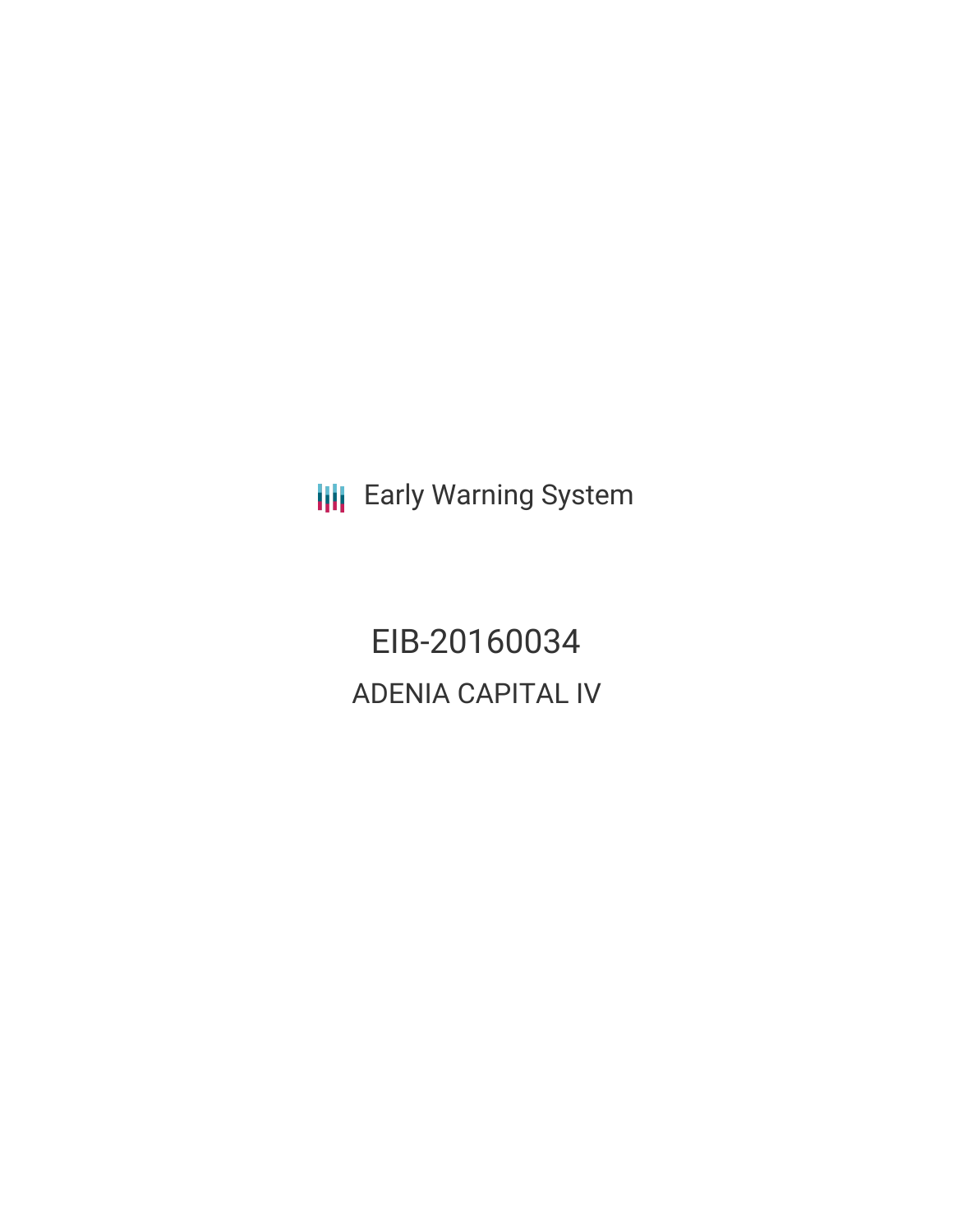

# **Quick Facts**

| <b>Financial Institutions</b>  | European Investment Bank (EIB) |
|--------------------------------|--------------------------------|
| <b>Status</b>                  | Approved                       |
| <b>Bank Risk Rating</b>        |                                |
| <b>Voting Date</b>             | 2016-11-11                     |
| <b>Borrower</b>                | PRIVATE ENTITY(IES)            |
| <b>Sectors</b>                 | Finance                        |
| <b>Investment Amount (USD)</b> | $$24.06$ million               |
| <b>Project Cost (USD)</b>      | \$240.57 million               |
|                                |                                |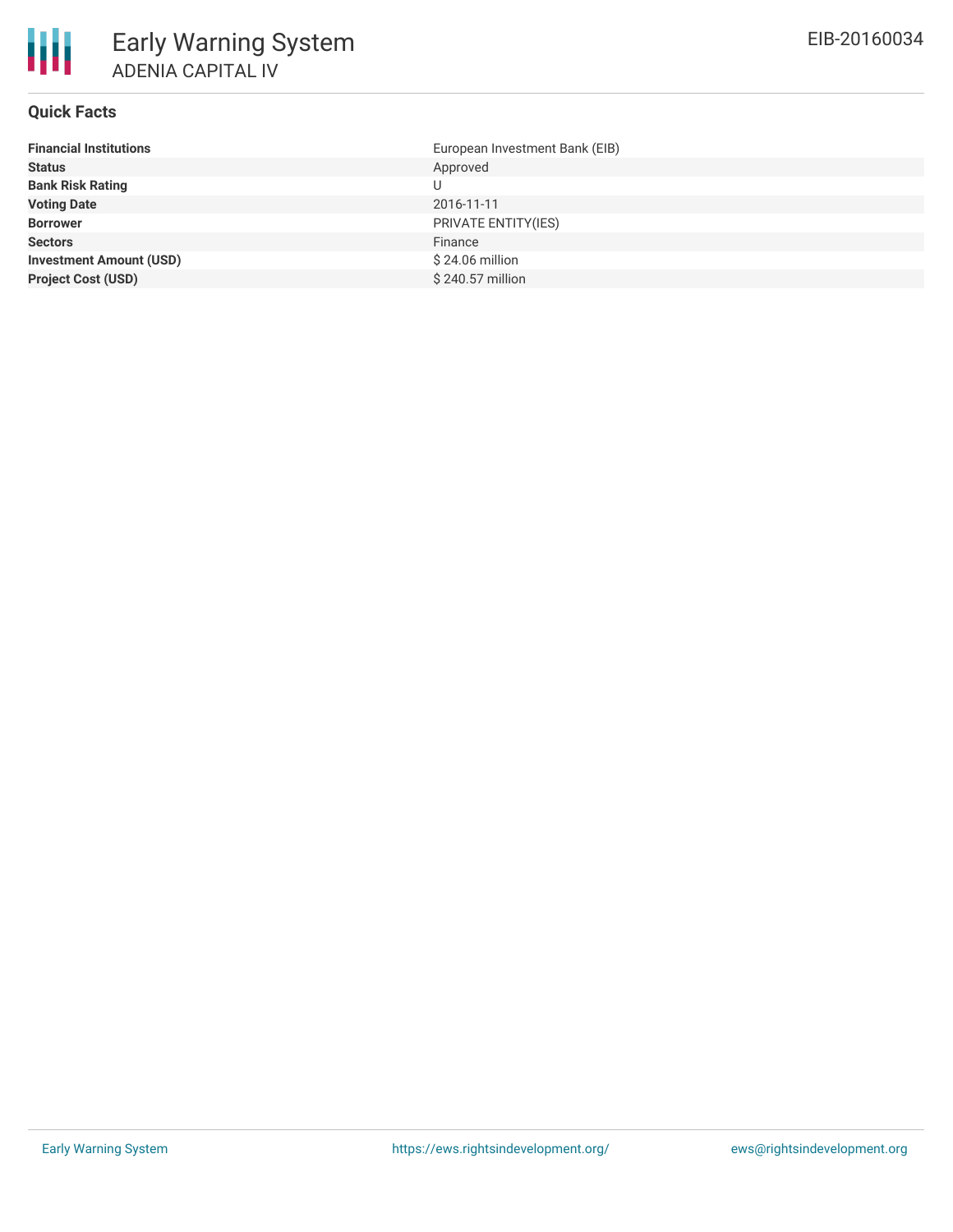

## **Project Description**

Equity participation in Adenia Capital IV, a new closed-end private equity fund targeting small and medium-sized enterprises (SMEs) active primarily in West Africa (Ghana and Ivory Coast) and the Indian Ocean area (Mauritius, Madagascar)

#### **OBJECTIVES**

The fund will promote the expansion and strengthening of private small and medium-sized businesses. The fund's focus is on acquiring controlling stakes in enterprises with business activities in the following sectors: financial services, agroindustry/consumer goods, infrastructure and utilities, business services and telecoms. The manager will seek to create value through a hands-on approach, driving the growth and profitability of investee companies and enhancing enterprise skills and governance as well as environmental and social standards.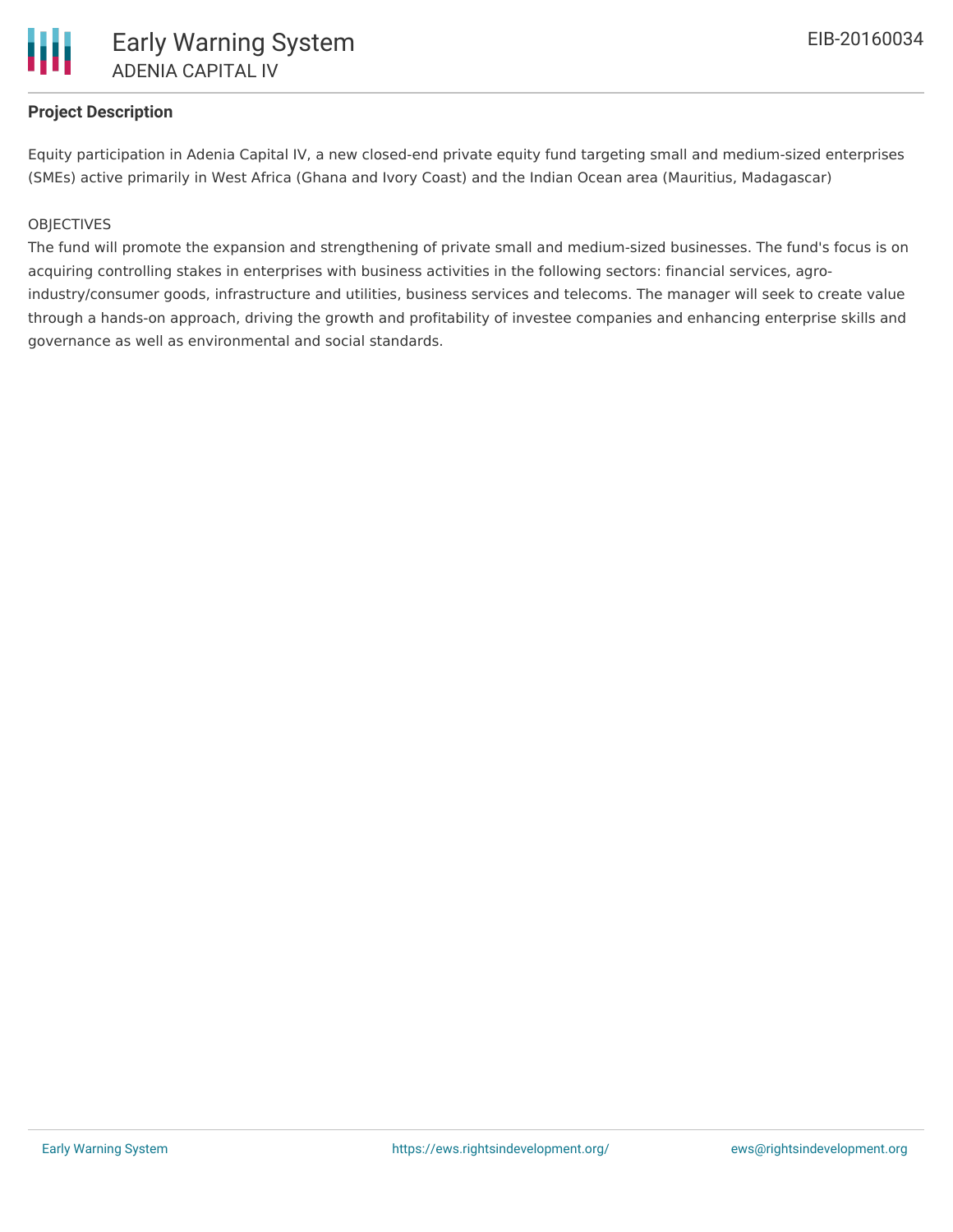### **Investment Description**

European Investment Bank (EIB)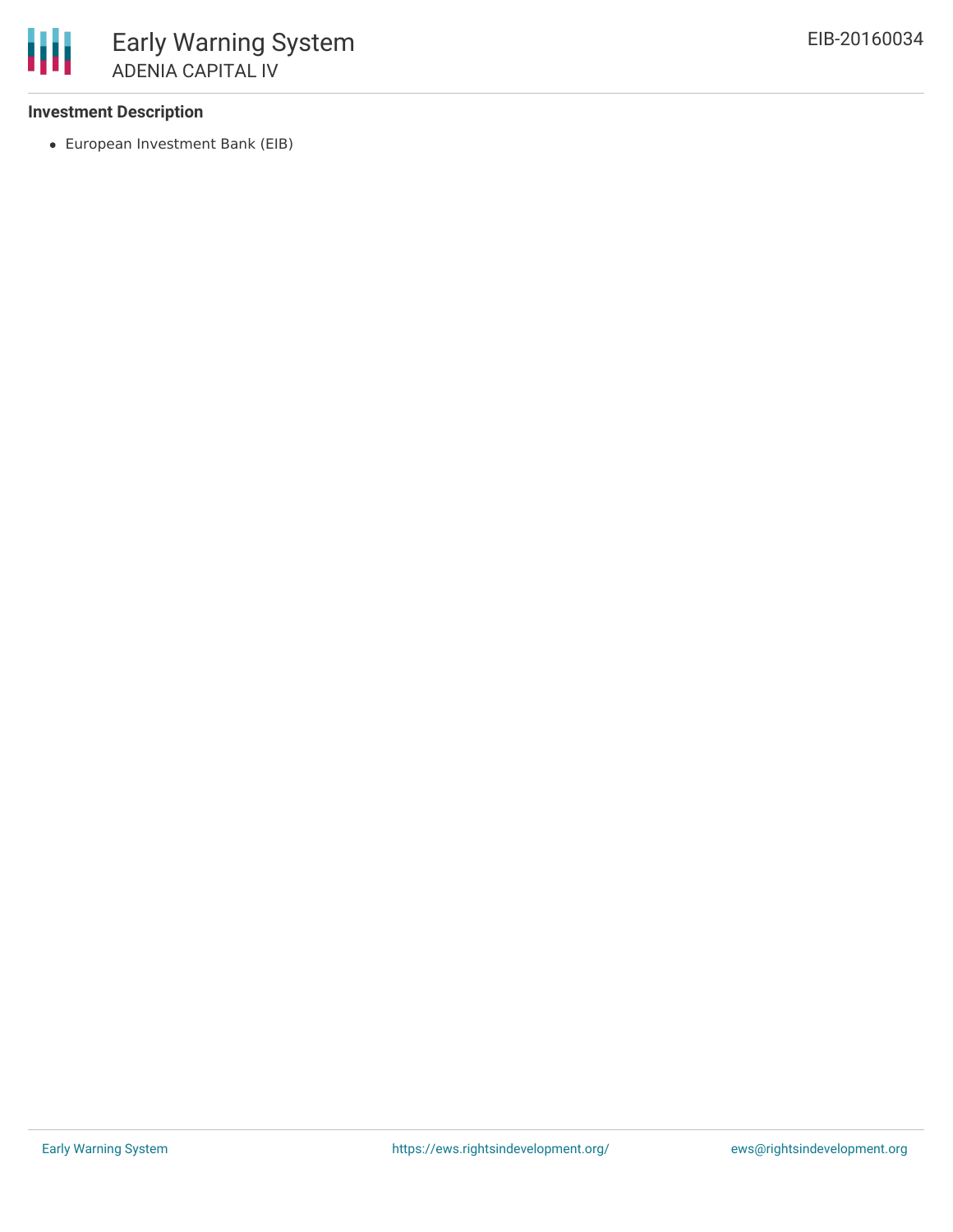#### **Contact Information**

#### ACCOUNTABILITY MECHANISM OF EIB

The EIB Complaints Mechanism is designed to facilitate and handle complaints against the EIB by individuals, organizations or corporations affected by EIB activities. When exercising the right to lodge a complaint against the EIB, any member of the public has access to a two-tier procedure, one internal - the Complaints Mechanism Office - and one external - the European Ombudsman. A complaint can be lodged via a written communication addressed to the Secretary General of the EIB, via email to the dedicated email address complaints@eib.org, by completing the online complaint form available at the following address: http://www.eib.org/complaints/form, via fax or delivered directly to the EIB Complaints Mechanism Division, any EIB local representation office or any EIB staff. For further details, check: http://www.eib.org/attachments/strategies/complaints\_mechanism\_policy\_en.pdf

When dissatisfied with a complaint to the EIB Complaints Mechanism, citizens can then turn towards the European Ombudsman. A memorandum of Understanding has been signed between the EIB and the European Ombudsman establishes that citizens (even outside of the EU if the Ombudsman finds their complaint justified) can turn towards the Ombudsman on issues related to 'maladministration' by the EIB. Note that before going to the Ombudsman, an attempt must be made to resolve the case by contacting the EIB. In addition, the complaint must be made within two years of the date when the facts on which your complaint is based became known to you. You can write to the Ombudsman in any of the languages of the European Union. Additional details, including filing requirements and complaint forms, are available at: http://www.ombudsman.europa.eu/atyourservice/interactiveguide.faces